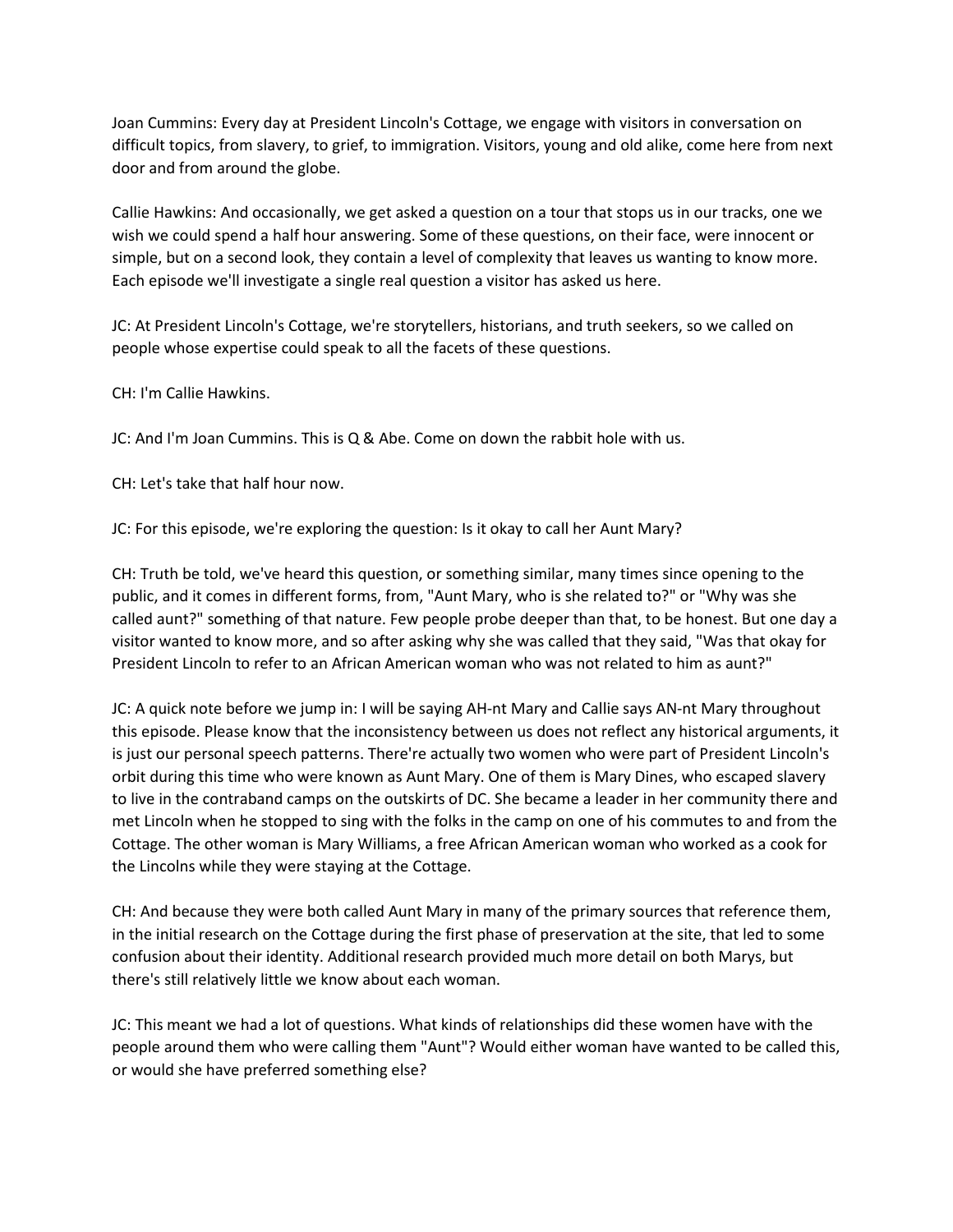CH: We started by looking for more details on Mary Dines' life. We went to speak to Kate Masur, a historian who edited and re-released a book called They Knew Lincoln, in which John E. Washington collected all kinds of stories about the African Americans living in DC who encountered Lincoln while he was in town. It's a fantastic book, and it's been relatively hard to find until very recently. It's one of the main sources of information we have about Mary Dines.

Kate Masur: It's a book in which he talks about African Americans who knew Abraham Lincoln, and he is not focusing on people like Frederick Douglass or Sojourner Truth, whose kind of interactions with Lincoln are better known, and instead he's talking about people who might have crossed paths with Lincoln in Washington DC during the Civil War, and so in that context, Washington talks a lot, or he wrote a lot, about this group of friends of his grandmother's. Now - so let me backtrack for a second - he was born in 1880, and his grandmother had been a younger woman when the Civil War began, and she was now raising him in Washington DC right near Ford's Theater. And she ran a boarding house - the boarding house was for white patrons, but she had enough kind of, autonomy in her job that she was able to use some of the kitchen and sort of lower spaces in the boarding house as places where she could have friends over and so she was really, uh, hosted people who came over, and Washington grew up hearing the stories of older African Americans, many of whom had lived in slavery before the Civil War, some of them had escaped to Washington DC during the war, some of them had crossed paths with Lincoln. So these were elderly people in his community whose stories he loved to listen to, and some - and he really admired that generation, and, and was fascinated by what they had lived through, and so in the book he often refers to his grandmother's friends as - by the terms "aunt" and "uncle." And those are terms - you know, I see them as terms of kind of, of endearment, of suggesting his admiration for them - suggesting that he felt like they were important parts of his life and his community when he was growing up. And terms of respect also, they, they suggest, these are older people who are, you know, sort of elders of the community who he really wants to listen to and wants to think about what they have to say.

JC: That gave us some sense that, among the community of African Americans in DC, being called Aunt could be positive and respectful, a term of address to an elder. We also heard about positive uses of the term from one of our other guests, art curator Catherine McKinley, who worked on an exhibit called "Aunty" highlighting images of African and African American women.

Catherine McKinley: Well "aunt" is more of a, the proper term, a familial term that you see throughout the culture here, and it's really about familial bonds, but "aunty," again it comes out of that notion of an honorific but it also comes out of the notion of women belonging to a wider community. So if I call a woman "Aunty," as a fifty-something-year-old woman myself, it's a kind of respect for somebody who may have - who's most likely older, who has a particular kind of knowledge and wisdom, and who I am hoping to convey respect to. With younger women, in their twenties, people who may or may not have children, you hear it used a lot, you know it's common now to hear it used in a playful way maybe, a flirtatious way, as a suggestion that somebody touches in some way on a kind of status in the community. And, different from U. S. society, in, women in Africa who are middle aged really hold the power, because they've, they've had this longevity, they have status within their household and their families, they usually have older children and they, they've earned money, and they have real financial control.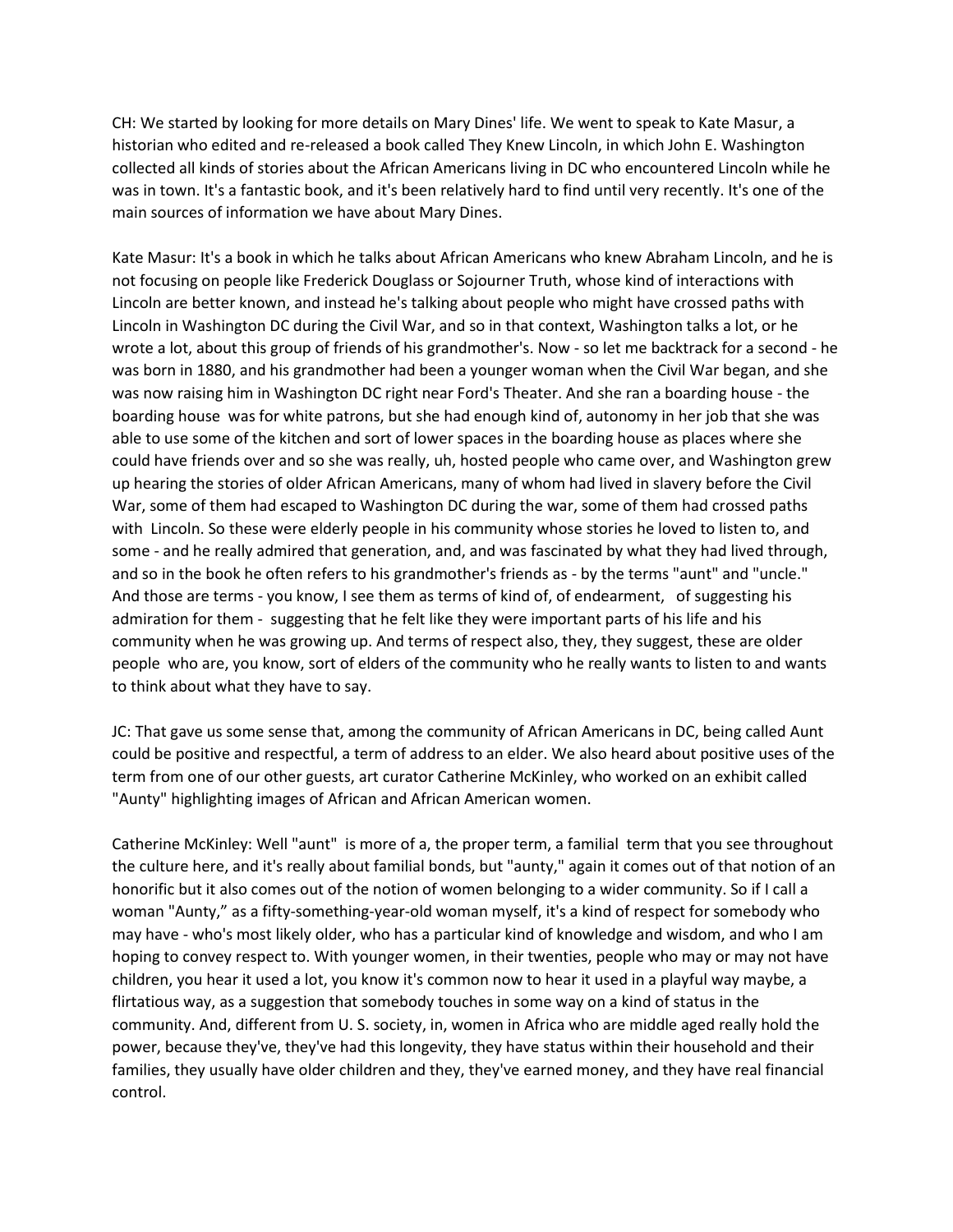JC: It became clear that this was one possible set of meanings for the term, especially among members of African-descendant communities when they were addressing each other.

CH: But, what about when the term was coming from outside the community, when white people address black women this way? That creates different dynamics, and as Catherine said:

CMcK: I mean I think race is kind of the, the bottom line on this, you know?

JC: Sure.

CMcK: I think, I think it is the bottom line I mean it's, it's just, it's still so - there's so many ways in which the term is complicated, and it, I think from one situation to the next it reveals like, different tensions, different issues of power.

CH: We needed to know more about the situations in which either of these women might have been called Aunt Mary. We spoke to Chandra Manning, a historian who works on contraband camps, about how white people - mostly soldiers - interacted with African Americans fleeing slavery and living in these contraband camps, which were essentially refugee camps. She says the war meant a different demographic of enslaved people were taking the opportunity to flee.

Chandra Manning: One of the big differences between the flight of slaves, fugitive slaves, before the war, and slaves who run to the Union Army during the war, is both age and gender. Because former slaves running away before the war are overwhelmingly male; women don't run nearly as often, and a big part of the reason is, is they have children to care for. Once you don't have to make it all the way to Ohio or to Canada, it's a lot easier to run with children. It's not easy - I do not mean to suggest that at all, it's an enormously dangerous and risky proposition, but at least the mileage is lower. And so women picking up their children and running is, is really a war phenomenon.

JC: As you might imagine, all of these women and children arriving at Union troop lines created a crisis point for the soldiers that was really different from what they'd imagined when they had signed up to join the army and fight. So how were they reacting to the refugees from slavery? Chandra gave us a fascinating example of one soldier's reaction.

CM: I think you have another soldier, Constant Hanks is his name, and he is an older man, older than most, so you, older than needed to be in the army, a family man himself, his mother's still alive but his children are coming into adulthood so he really sort of spans the generations himself, and he is struck again and again by children in Washington DC, not least because they remind him of his own, and that sense of, a former abstraction - or even an object, a slave, as having some relationship to oneself - that's a transformation. But the most affecting moment for him I think is, he and his regiment are out by Fredericksburg, Virginia and it's a brutally hot, not a stick of shade day, and he and his fellow soldiers are just wilting - and then all of a sudden this long line, this train of almost exclusively women and children make their way into Union lines. And he is especially moved by an older enslaved woman, bent, just can't even stand up straight, and her granddaughter, who's probably about three. And the daughter of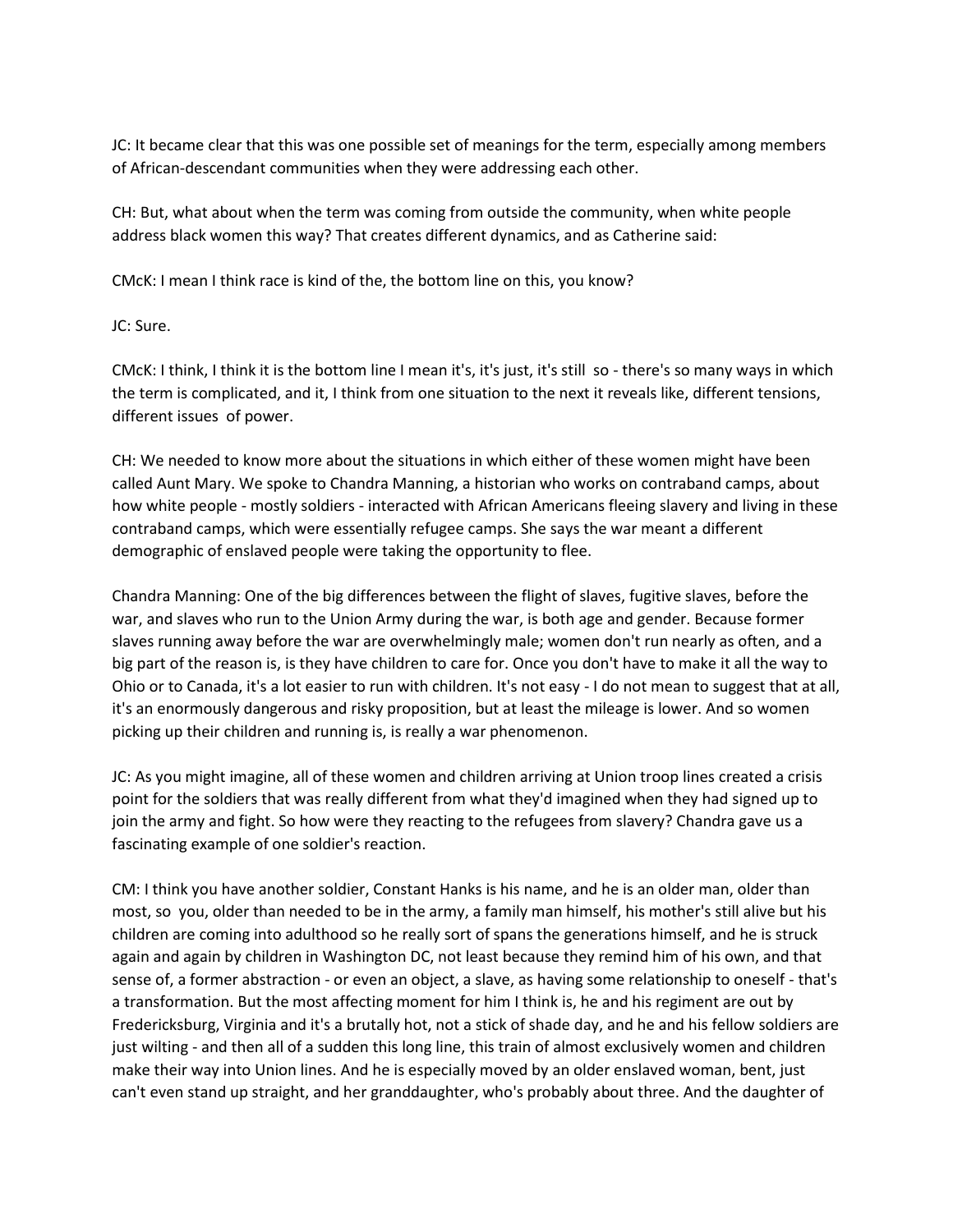the older woman is the mother of the granddaughter, and the mother had just been sold, and so the granddaughter at that - or, the grandmother, pardon me, picked up her granddaughter and ran, cause she's all that the grand daughter has left, and Hanks, is so moved by that that he, possibly for the first time, is seeing himself and his loved ones in these enslaved people - he writes about, I could only say to myself, what if that was my mother, what if that, what if that was my little one, it started the apple sauce out of my eyes. And that kind of connection is that's, that's a transformation, and it most often happens specifically at these sites of family.

JC: Because this is an opportunity for soldiers to imagine them as human as well.

CM: Yes! Yes, a human and having something in common –

JC: Right.

CM: Sort of sharing, sharing priorities, sharing things they care about, all of a sudden that kinda shrinks the distance.

## JC: Yeah! Yea...

CM: Now, I don't want to overplay it, I don't wanna say that every single soldier has a, you know, an epiphany, because plenty don't, plenty see the women and children as an encumbrance, as another problem to solve - and, and there are many problems to solve - it is when they think of slaves, former slaves, in the context of families that they begin to feel any sense of common bond, and so the use of familial language seems to me to be speaking in part to the shrinking of distance between soldiers and former slaves. At the same time, there's also an air of condescension about it, it is both at once. And that is the sort of devilishly infuriating thing about this war is, that it is so often that things are both opposite and true at the same time, and I think that family language is, is one of those places. I really do think it's telling us both responsiveness to another human who has family relationships that are like family relationships I have, I think it's that, and I also think it's a re assertion of hierarchy, a reassertion of condescending expectations, at the exact same time.

CH: Soldiers got some practice imagining African Americans as fully realized humans, but still saw them as inherently different from themselves. Kate Masur explained how those mindsets influenced forms of address, some of which had their roots in slavery.

KM: When, when somebody like Lincoln referred to African American adults as aunt or uncle, it was following certain conventions of that time period, which were to - for white people to refer to black people, or older black adults, using those terms, but in a way that wasn't obviously suggesting that they were kin, or like kin, the way that a black person would, but rather in a way that - on the one hand it recognized their seniority, like it recognized that they were sort of older, and maybe worthy of a level of kind of respect, in that sense, but it also did complicated work I think by suggesting that - a level of familiarity that was what, what we would now consider the very problematic, like often white people would say, "Oh well we treat black people who work for us, or who are our slaves, just like family." Just, in quotes, like, in like family, "they're just like our family," when we know that they were not "like" their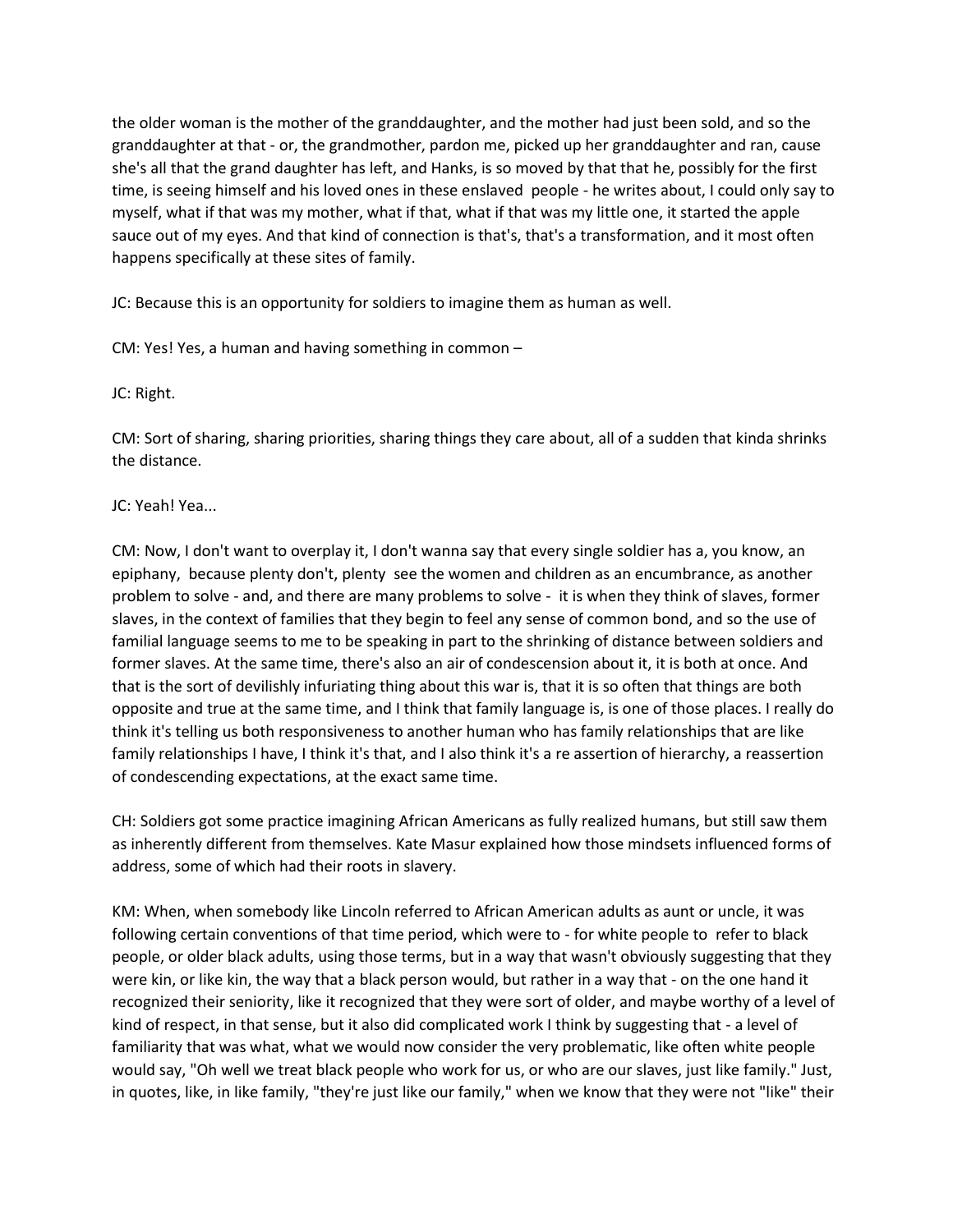family, right? When push came to shove, they would sell them away, or they wouldn't pay them their wages, or they wouldn't give them days off to take care of their children, right? And, and so, that kind of a loose allusion to family in a black white context, where a black - a white person is calling a black person as if they're family, really breaks down barriers that should not have been broken down. Another thing to be said about this is, that you'll notice that when somebody calls somebody Aunt So-and-so they're using their first name, right? So they would say Aunt Vina or Aunty Sojourner. That - what is another option for how an, a white adult could call black adult? By their name, right? They could say Mrs Truth. And those two things that I just mentioned I think go together, that over familiarity of sort of making them into family, fake family, while at the same time not acknowledging that they are entitled to the kind of respect of calling them Mister So-and-so or Miss So-and-so, and so it's really a gesture that every time I think a white person used it, they sort of re-inscribed the hierarchy of race that allowed white people to kind of make that presumptuous connection to black people that would have, if it were a truly respectful relationship, they would have called the Mr. or Mrs., by their last name, right? And that's not what they were doing.

JC: Our next guest agreed with Kate's assessment.

Adena Spingarn: In the 19th century, and before then too obviously, we had a very hierarchical racial system in this country, and most if not all white Americans would have felt really uncomfortable calling an African American person Miss or Mister or Mrs, those were honorific titles that were reserved for white people basically, but they wanted some way to address African Americans that wasn't, you know, "boy," or "girl," or "you." I mean because there, even, even if there was racial prejudice there was still some sense of, okay here are people who I value in particular and so familial terms, you know, like Aunt Chloe or Uncle Tom, were a way to give some kind of respect and familiarity to African Americans by a white person without actually saying Mrs or Mr, which would have been sort of crossing the line, too much respect.

JC: That's Adena Spingarn, who wrote a book about the evolution of the term Uncle Tom and its shifting perceptions of that landmark character. She says the book Uncle Tom's Cabin served, especially in the North but also around the world, as a first encounter for many white people with an image of African Americans in the full spectrum of humanity. Of course, it got more complicated after that.

AS: The book asks this question of how a character from an anti-slavery novel who is really a martyr, very loyal to the other people who are enslaved with him, how does this Christ figure become such a terrible thing - nobody wants to be called an Uncle Tom now. So for a long time scholars thought that the Uncle Tom figure while it sort of recognized the character as a good guy early on, this character, when Uncle Tom's Cabin was staged on the 19th century stage, became this blackface minstrel figure, and that character must've been where the slur came from. What I found, at least in the, in the reception history, is that even though stage adaptations of Uncle Tom's Cabin did use blackface, which was basically how almost all black characters on the stage were, were played, those plays, Uncle Tom's Cabin plays, were received as actually very different from minstrel stage conventions because Uncle Tom was not a comic figure, he was actually a figure of pathos, and a figure of dignity. So, while I'm sure that if we saw any of these shows today we would be totally offended by them, at the time and they were actually a lot more, sort of progressive and respectful and humanizing than other representations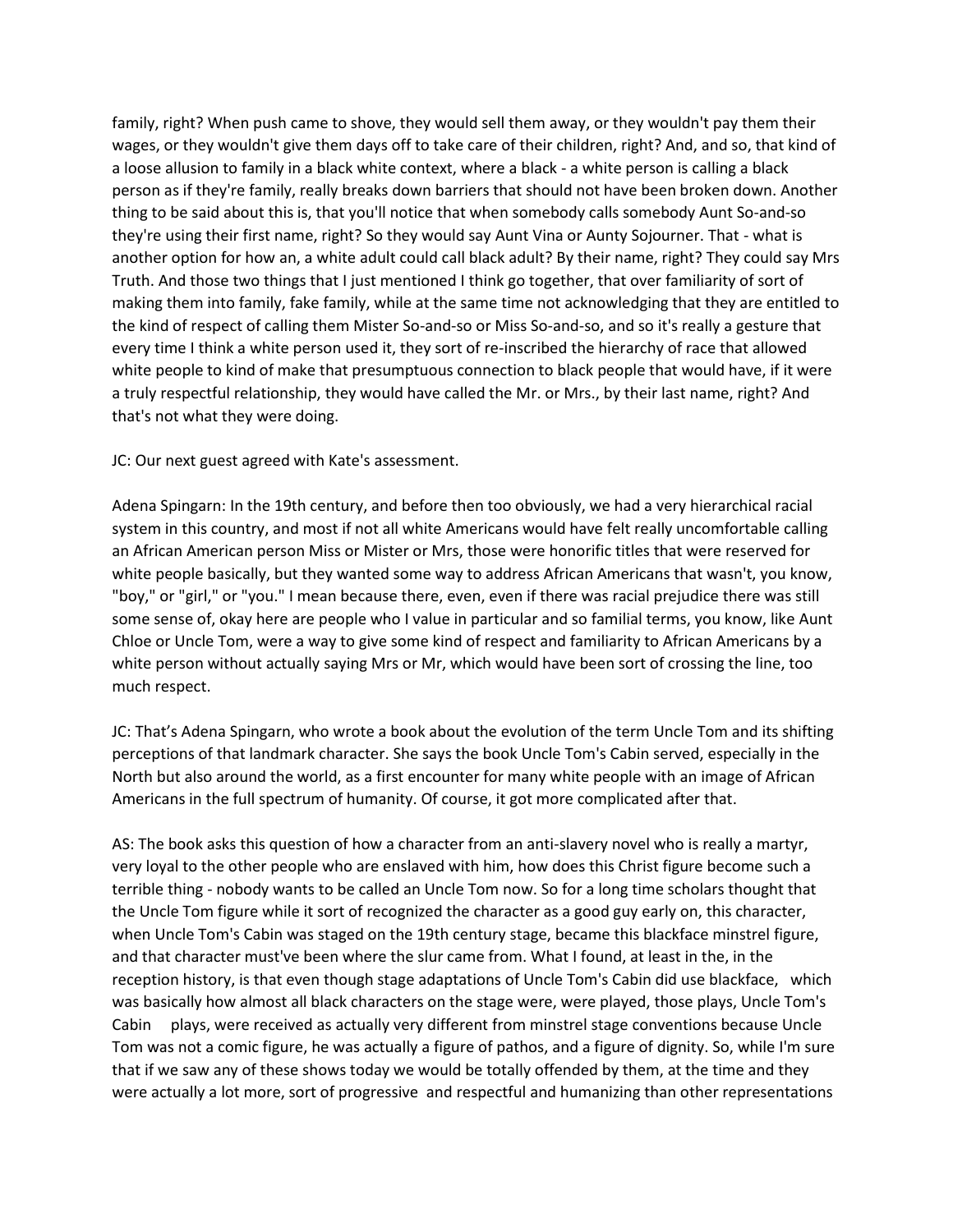of blackness on the American stage. So I started looking at uses of the Uncle Tom figure, and what I found is that the place that this figure really changes meaning is not on stage, but in black political rhetoric.

JC: Adena says that Uncle Tom became a figure representing blackness, specifically in the enslaved past. Immediately after the Civil War, rising black leaders saw him as well-meaning but uneducated. Then, as folks became dissatisfied with the lack of progress on civil rights, things changed.

AS: The generation after this post-bellum generation, they look back at these people who'd called themselves New Negroes and they say, oh no no no, you're not actually new, you're old, we're the New Negro, you're the old one, in fact, you're no different from Uncle Tom. At this point, this is in the 1910s, Uncle Tom is not just a figure of the past, it also becomes a figure of complicity, and so there's a sense that the people who have been speaking for the race as leaders are, are complicit in the lack of progress, and are happy with their own progress, and so there's a way that Uncle Tom is not just ignorant, as the first generation of New Negroes would have said, but he - he knows better, but he's still sort of playing this, he's still kind of doing a Jim Crow dance in order to make progress individually.

CH: Both "uncle" and "aunt" were used in the time of the Civil War, but Uncle Tom has become an immediately recognizable slur in a way that "aunt" hasn't. We were struck that there could be such a stark difference in the gender aspect of this and wondered if there was more to it.

JC: There are still enduring images of minstrelsy in everyday life in America. You can think of Uncle Ben's rice or Aunt Jemima pancakes if you're looking for advertising that has its roots in images of happy black people content to serve delicious things in the home.

CH: So, given all this, we needed to really get specific about how and when Lincoln and others were calling these women Aunt. We went back to the primary sources, which we share with visitors regularly through recorded audio as part of the Cottage tour experience. The first is a letter from one of the soldiers stationed at the Cottage to guard the Lincolns, in which he says, quote, "Aunt Mary the colored cook often came out on cold mornings after Mr L. had breakfasted and gave boys near house a cup of coffee and biscuit," end quote. This seemed like it fit within what we know about soldiers encountering black women in a domestic capacity, and is full of all of those complications of simultaneous respect and condescension.

JC: The other source also refers to Mary Williams and comes from Lincoln himself. He wrote to his wife saying, quote, "Mrs Cuthbert and Aunt Mary want to move to the White House because it has grown so cold at Soldier's Home. Shall they?" end quote. In this moment, Lincoln uses as an honorific for Mary Ann Cuthbert, the white housekeeper, but the more complicated term Aunt for Mary Williams, the black cook. Getting into the nitty gritty of the language, it seems like there's a clear difference in the terminology between the two. To get some context for how to think about language and how to grapple with this as a museum, we went to talk to Dina Bailey, who works with the International Coalition of Sites of Conscience and works with museums on this kind of thing all the time.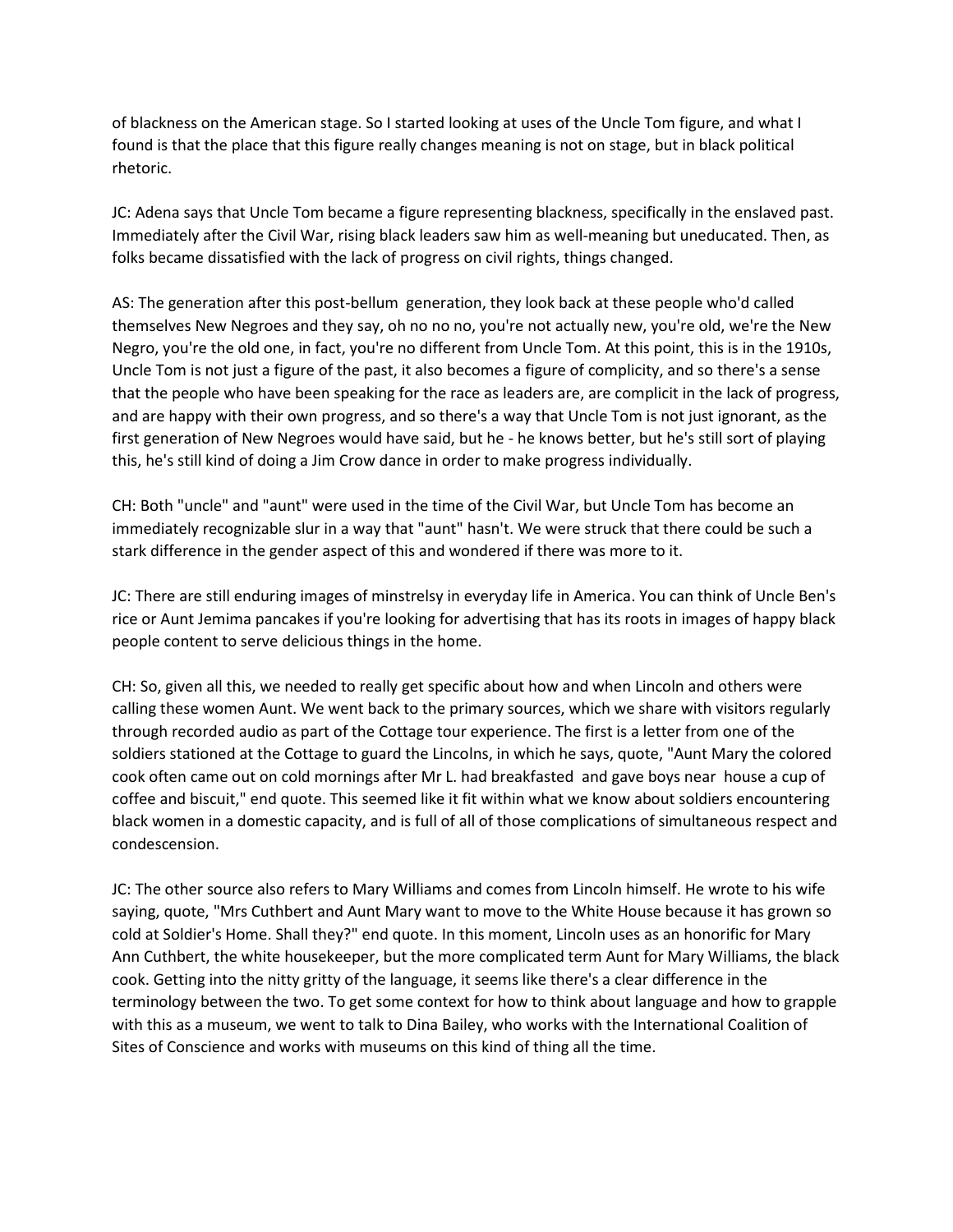Dina Bailey: I encour- I would encourage people to try to see it from as many different perspectives as possible and so one of the things that I really talk about with staff members that I'm training is, the difference between intention and impact. And so for a lot of people, the intention to call her Aunt Mary may have been a place of familiarity, or a place of respect, that may or may not have actually been the impact in the moment, and may or may not be the impact when visitors hear that contemporarily. And so I think my gut reaction upon hearing the question is really to come at the question, and the person who was asking that question, from a place of empathy.

CH: We use both of these sources on our tour, and visitors hear them every day. We realized we actually had two questions: was it okay for Lincoln to call her Aunt Mary?

JC: And, was it okay for us to call her that, as a historical site? As we were trying to figure out our own thoughts, we asked our guests what they thought. Adena had this to say about using the term in the past.

AS: I think though that we don't have to shy away from a term like Aunt Mary in the way that we would shy away from like the n-word or something like that, because it did in its time confer some kind of respect, and affection, and was a label that some African Americans took on without issue. I mean I guess, one of my pet peeves in terms of the way that we think about race in the past, and especially sort of, oppressed groups in the past, is that we think that everything that we would now consider terrible and disrespectful must've meant the same thing to those people then and so they had absolutely no sense of agency or dignity or power. And I think that sometimes when we when we say, oh that was completely, you know, demeaning to not to call her Mrs. Williams, we're sort of taking away what might have given her a sense of dignity at the time. So I, I don't think we should rush to say it's awful to call someone Aunt Mary because they should have been calling her Mrs Williams - we can acknowledge that that was what she was called, that that - that that may not have been a problem to her, that may have been something that she felt good about at the time, even if now it's not okay.

CH: Kate Masur, as a historian, had insight on the difficulty of these kinds of language choices, which are coming directly from primary sources.

KM: I think historians tend to be very kind of, literal in terms of sources, so if you, if you come across somebody and, and all you know is that her name was Mary, and you don't know her last name, or maybe she didn't really have a last name, that you can write that into the text by saying, you know, and so I'm gonna, I'm talking about a person who we know only as Mary, and then you would proceed to refer to her as Mary because that's the only information that you have, and, and so I think historians in general try to be very, very honest with the sources that we have and to also sometimes try to write about the power relations in the past that lead us to only have certain kinds of relationsh - certain kinds of information about some people, whereas we have much say, fuller information about other people. That that is - what we know now stems from inequality in the past and that's perpetual, that's never absent, that kind of inequality in the past that leads to inequality in the historical record, and so what we I think historians who write about this kind of thing are always trying to do is acknowledge that and still find ways of saying something meaningful and important, particularly about the lives of people who were on the less powerful side of that equation in the past.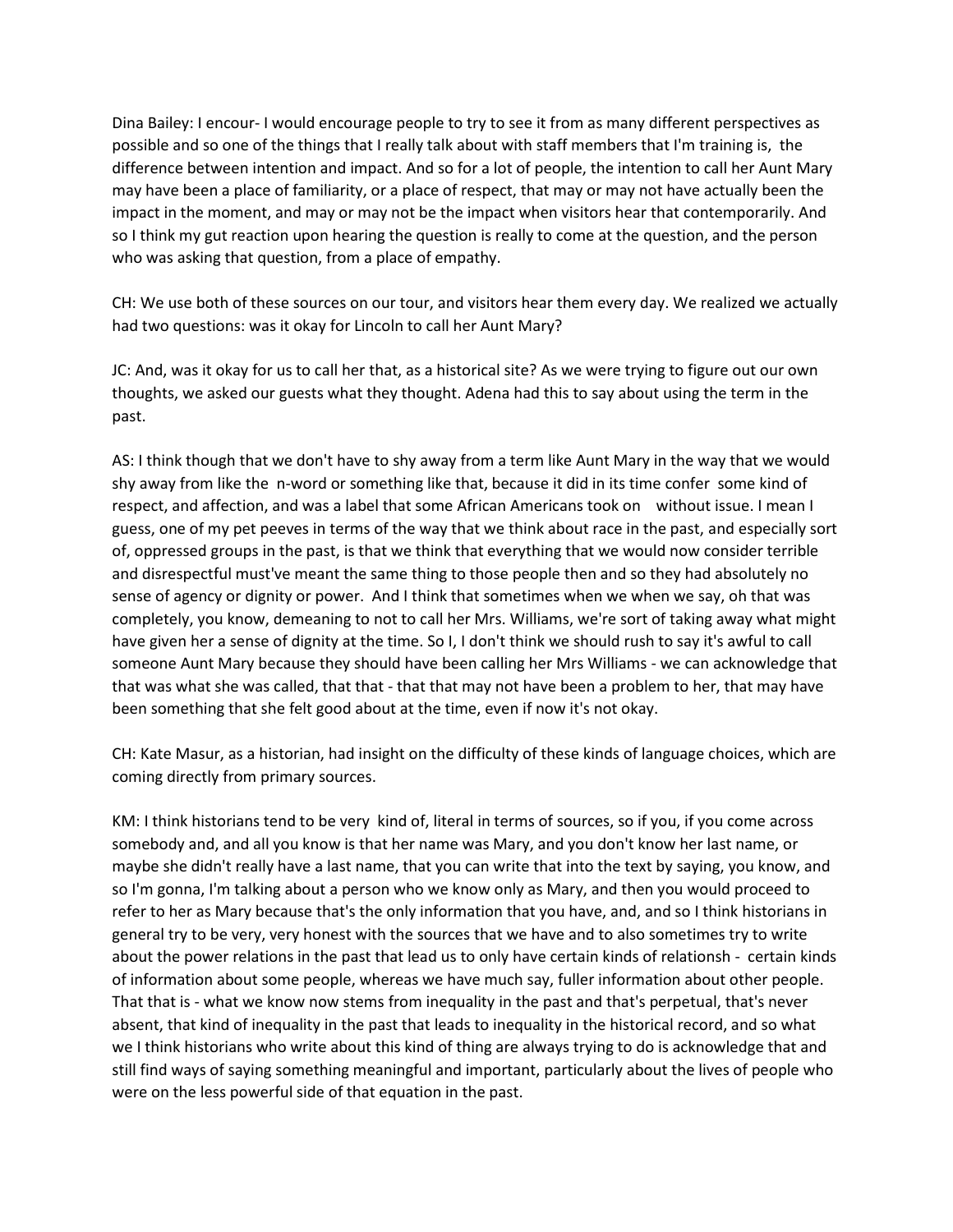JC: So, what do you think, was it okay for Lincoln to call her that?

CH: You know, this is really truly one of those moments I wish I could sit down to dinner with Abraham Lincoln, I think the questions that really remain for me, the ones that are nagging at me the most, are answers only Lincoln himself could give me. You know, questions like, did she invite him to call her that? Was Mary Ann Cuthbert, as the housekeeper, at the top of the household, and so he was obliging Mrs Cuthbert by using her honorific and referring to the others in service by a more familiar term? Did he not understand the complicated social norms he was reinforcing by using that term, and did he think that he was close enough to her to call her that? I, I have so many questions for him.

JC: Yeah, I think I lean towards this being something that would have been unconscious, but still reinforces those power dynamics in a way that I wish he had thought more about before using that kind of terminology.

CH: Yeah and I, I think for me you know as, as I've, I've worked here for ten years now, and until the moment that visitor asked the question, I'd never thought about it in that way, and, yeah, it's, it's, it's - I'm struggling with my own privilege, or what that says about me, and the fact that I had never thought about it this way before, and you know, maybe my colleagues had at some point, but it had never really occurred to me. I thought that the most remarkable thing about this story with the, the soldier who was camped out here at the Soldier's Home was that he got breakfast off of Lincoln's plate and he thought that was worth writing home about. You know and it, it just had not occurred to me how complicated this, this really is.

JC: And that can be really jarring, to sort of confront something that you hadn't thought about before that makes everything you were doing with it seem different in retrospect, you know?

CH: Yeah and for me it, it really just underscores this - really wanting to be able to ask Lincoln those questions.

JC: Yeah, I find myself wanting to hear from Mary Williams, right? Yeah... You're like, what a, what do you think about this? Is this something you want, right? Like that's my question from the beginning, you know, because if she's like, "please call me this," then even by contemporary standards that's perfectly legitimate.

CH: Well and then there's the story of, of Sojourner Truth who, you know, Lincoln referred to as Aunty Sojourner and to the public she was very enthusiastic about, about that, but there are suggestions that privately, she was very upset by it.

JC: Right, like whether Mary Williams or anybody would have felt comfortable saying "please don't call me that."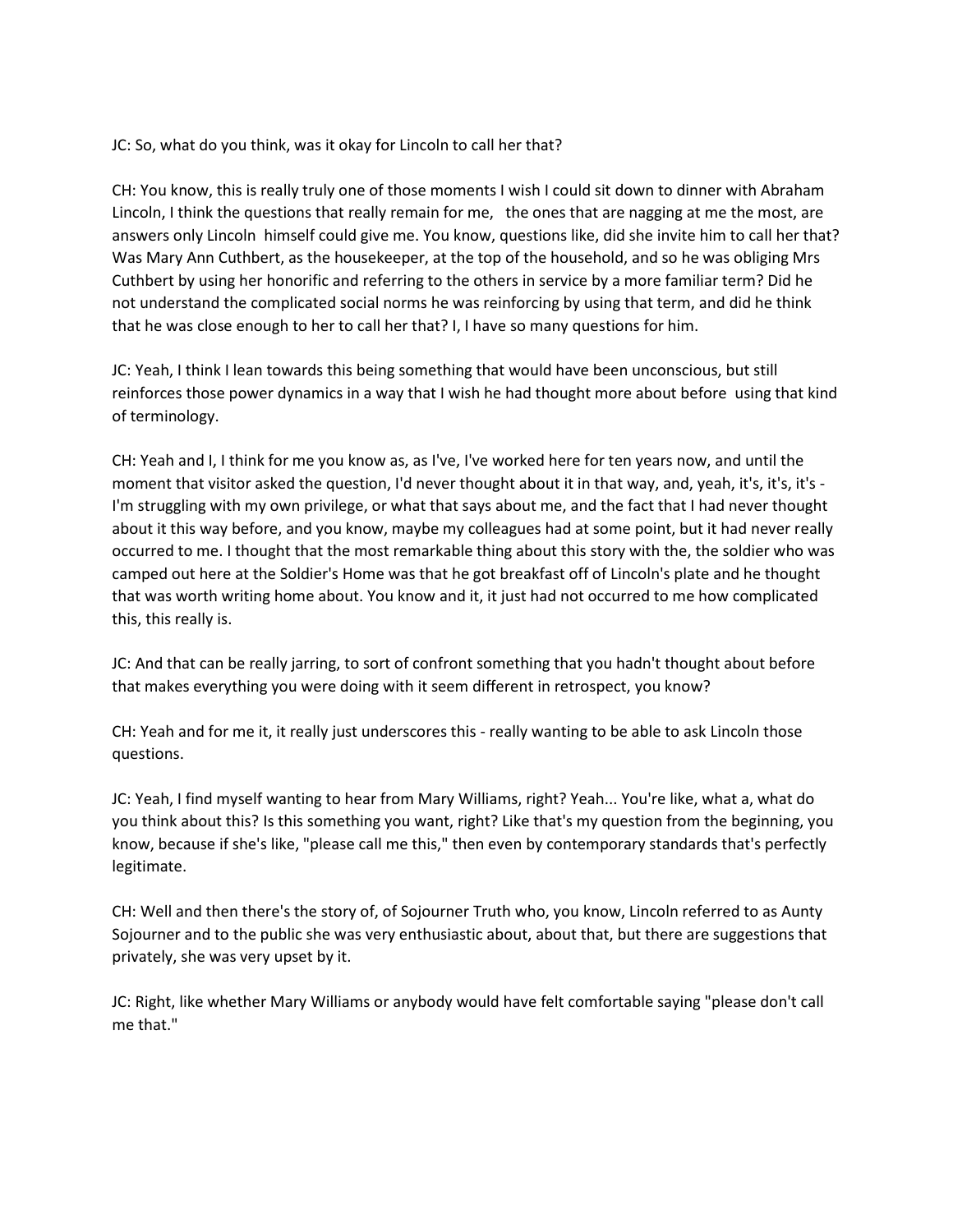CH: Right, and, and the, the dynamics of any white man, you know, let alone the President of the United States, but any white man, referring to an African American woman in those terms. I, I do think it's interesting the, the role that gender also plays in this.

JC: That there are multiple power dynamics happening.

CH: Right.

JC: And I think it can be easy for this to be one of the things we don't think about because so many of us have aunts, or we have people in our own life that we respect and call aunt for one reason or another. This was something Dina Bailey mentioned also, that it can seem kind of easy and nonchalant, but that learning more about underlying factors can help us think differently about how we use these every day terms.

DB: I think that, while people get nervous, and say, well we can't put on our modern values with the values historically, right, we can't make those comparisons, that there are universal values, there are human attributes that continue from generation to generation, and acknowledging that is really important. One, in terms of the context of individual people and their decision making but two, in also recognizing some of the universality, or some of the legacies, or some of the things that we naturally struggle with that they were struggling with as well. In terms of President Lincoln and others in particular, I would draw to this idea of privilege. That he didn't necessarily have to think about how his words were impacting others, and so he may have just been less aware of that. Similarly, the idea of whiteness, that there is a dominant culture, or a normative culture perhaps is a better way to say it, and so people who are living within that normative culture often are invisible to aspects of that culture that that the people who are not within that normative group can see very clearly, and I think that calling someone Aunt Mary is part of that invisibility, that structure. I also think that some of these structures that we have begun to talk about in the podcast, about whiteness, about structural racism, about implicit bias, really understanding those structures helps people to be more empathetic and to understand why they can't just call someone by the same term that someone historically did, right? Just because it was accepted historically in some avenues, doesn't mean it automatically should be accepted contemporarily.

JC: So now that we've learned so much more about the complexities of this question, where are we on whether it's okay for us now, in the 21st century, to be calling these women Aunt Mary?

CH: To me, we absolutely need to be using their full names. We know them –

JC: No yeah, for me, because we know their names, we need to be using both parts of their names, in the same way that we would use both parts of Lincoln's name, right? Also, none of us have a familial or even familiar relationship with either of these women, we've never met them, we don't you know, we have no permission from them to call them that, so I think we very much, in speaking about them, need to, as we have been doing, call them Mary Williams and Mary Dines. I'm trying to work through now why I don't call them Mrs Williams, but the name that I use for her in my head, and when I speak to visitors is Mary Williams.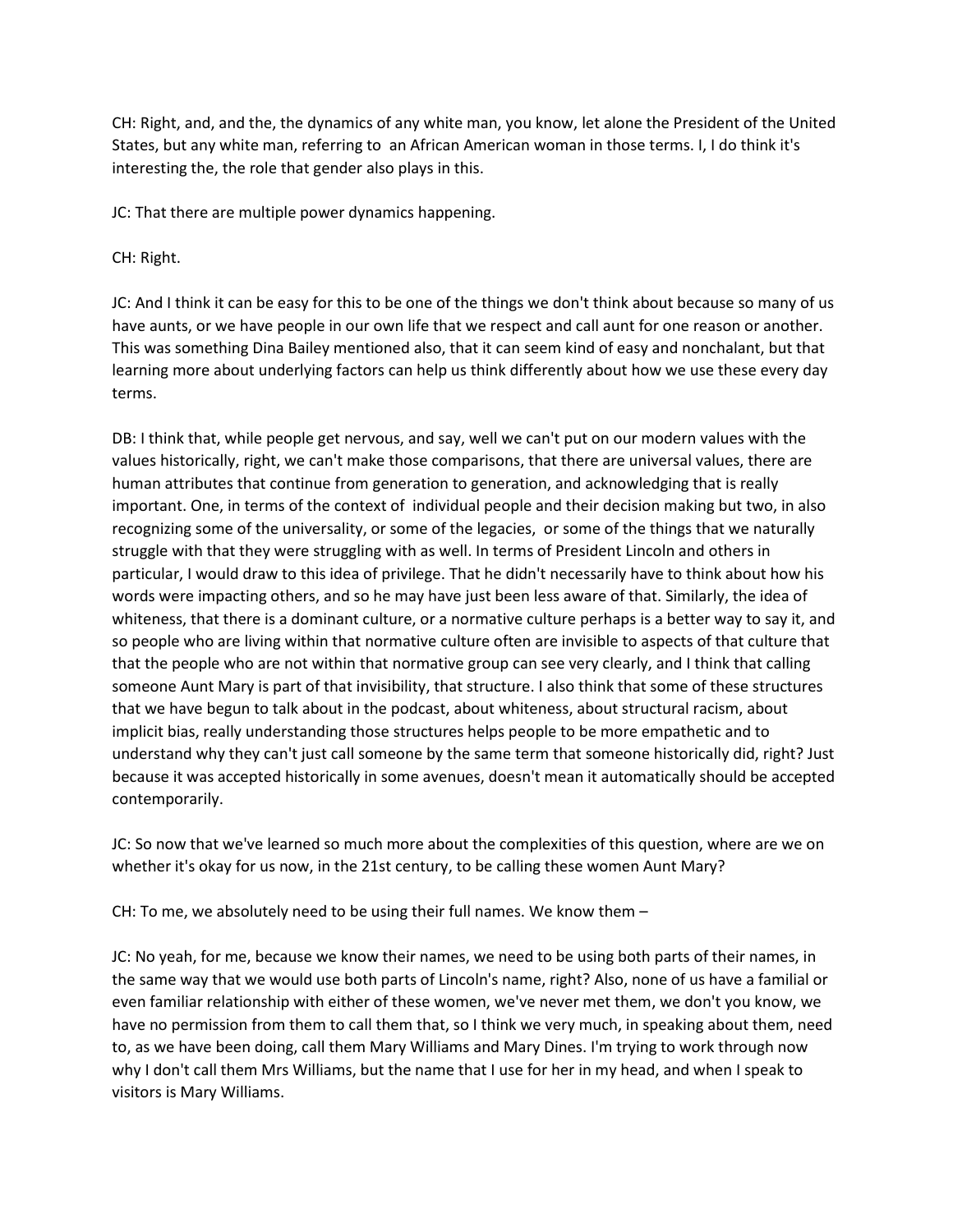CH: That's really interesting. I refer to her, or think of her in my head, as Mrs Williams, kind of in much the same way that I almost exclusively refer to her as Mrs Lincoln, instead of Mary Lincoln, I mean we know she preferred to be called Mrs Lincoln anyway, so that's really interesting.

JC: Yeah and I, honestly it makes everything less confusing, because there were three women named Mary living in the house, and so we just need to know who is who, and to give all three of those women, to say this is Mary Lincoln, Mary Ann Cuthbert, and Mary Williams, all of those pieces of their name, I think is helpful in imagining them as three people who were living in the same place together.

CH: Yeah, I think it's an important distinction. And I think that they, you know, their stories certainly deserve more attention and more dimensionality to them, and I think that's what you get when you, when you take the time to refer to them by their first and last name.

JC: And this is an ongoing process of learning more about all the pieces of each of these three people's stories, these four people's stories.

DB: This work is really hard, and we can only push ourselves along on the journey individually, as well as through organizations, just continue to push ourselves to become more aware, and as we become more aware, then we become more aware of the similarities and differences in perspectives, and as we come, become more aware of the similarities and differences, then we can change our minds. But so often, you know, the, the quote is true, we don't know what we don't know, and so I think, give yourself a little grace, and just as we would want to give our visitors a little bit of grace in saying, they just haven't thought about that yet, they haven't been on that part of their journey. And so I think that is really important as you move forward with any of these conversations.

CH: It became clear that even a small thing like a term of address could bear multiple meanings at once and carry several complicated histories along with it. Once again, Dina put it perfectly.

DV: I think that history is more beautiful in its complication.

CH: We began to rethink how we approach this and the responsibility we have to Mrs Williams and to Abraham Lincoln via the stories we tell about them. I think acknowledging the complicated aspects certainly helps us to know more about Mary Williams, but it also helps us understand more about Abraham Lincoln. We have an important role to play in helping the public know more, think critically, and really question these long held notions.

DB: I have always considered connecting the past to the present, the present to the future, to be essential for organizations in terms of their, their purpose and their relevance. I think it's, it's really, really important to make those connections - because people can learn about history, but if they are not so inclined, they don't make the connection to what's happening today, and some people can make the connection between the past and what's happening today, they can see those legacies, but they don't necessarily think about their responsibility and helping to change the future. And so for me, I think it is not just a responsibility, but it is a core purpose for museums to provide opportunities, but to help